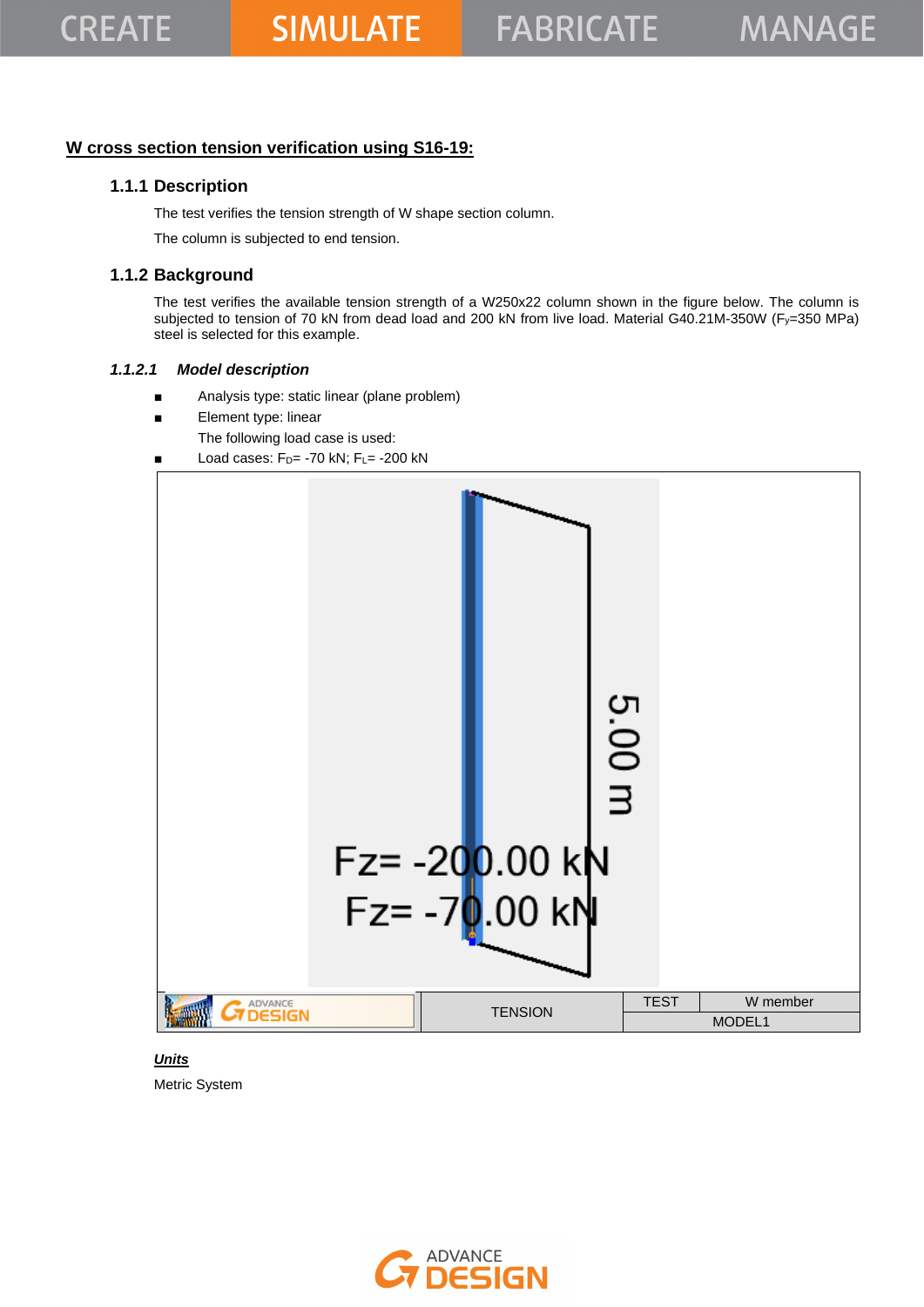## **Geometry**

■ Cross section:

| Dimensions and surface area |                                      |                      | <b>Properties</b>           |                         |
|-----------------------------|--------------------------------------|----------------------|-----------------------------|-------------------------|
| z                           | Area                                 |                      | <b>Strong Axis (Y-Y)</b>    |                         |
| b.                          | $\boldsymbol{A}$                     | $28.50 \text{ cm}^2$ | $I_y$                       | 2870 cm <sup>4</sup>    |
|                             | Depth                                |                      | $\mathbb{S}_y$              | $226$ cm <sup>3</sup>   |
|                             | h                                    | 25.4 cm              | $Z_y$                       | $262$ cm <sup>3</sup>   |
|                             | <b>Web thickness</b>                 |                      | Weak Axis (Z-Z)             |                         |
| ø                           | $t_{\scriptscriptstyle{\mathsf{W}}}$ | 0.58cm               | $I_z$                       | 120 $cm4$               |
|                             | <b>Flange width</b>                  |                      | $S_z$                       | $23.8 \text{ cm}^3$     |
|                             | b                                    | 10.2cm               | Zy                          | $37.7$ c $m3$           |
|                             | <b>Flange thickness</b>              |                      | Shear area                  |                         |
|                             | $t_{\rm f}$                          | 0.58cm               | $A_{V}$                     | 15.17 $cm2$             |
|                             | <b>Filet radius</b>                  |                      | $A_z$                       | 14.73 $cm2$             |
|                             | $\mathbf{r}$                         | 1.31cm               | <b>Torsional constant</b>   |                         |
|                             |                                      |                      | J                           | $6.32$ cm <sup>4</sup>  |
|                             |                                      |                      | <b>Warping constant</b>     |                         |
|                             |                                      |                      | $\boldsymbol{C}_{\text{w}}$ | 18778.2 cm <sup>6</sup> |
|                             |                                      |                      |                             |                         |
|                             |                                      |                      |                             |                         |
|                             |                                      |                      |                             |                         |
|                             | W250x22                              |                      |                             |                         |

■ Beam length: L = 500 cm

## Materials properties

Steel G40.21M-350W is used. The following characteristics are used in relation to this material:

- $\blacksquare$  Yield strength  $f_y=350$  MPa
- Longitudinal elastic modulus: E=200000 MPa
- Shear modulus of rigidity: G=76923.1 MPa

#### Boundary conditions

The boundary conditions are described below:

- Outer:
	- ► Support at  $X = 500$  cm (Restraints: TX, TY, TZ, Rx, Ry, Rz)
- Inner: None.

#### **Loading**

The column is subjected to the following load combinations and actions:

- $ULS: q = 1.25 \times D + 1.5 \times L$
- $\blacksquare$  LSS: q =1 x D + 1 x L

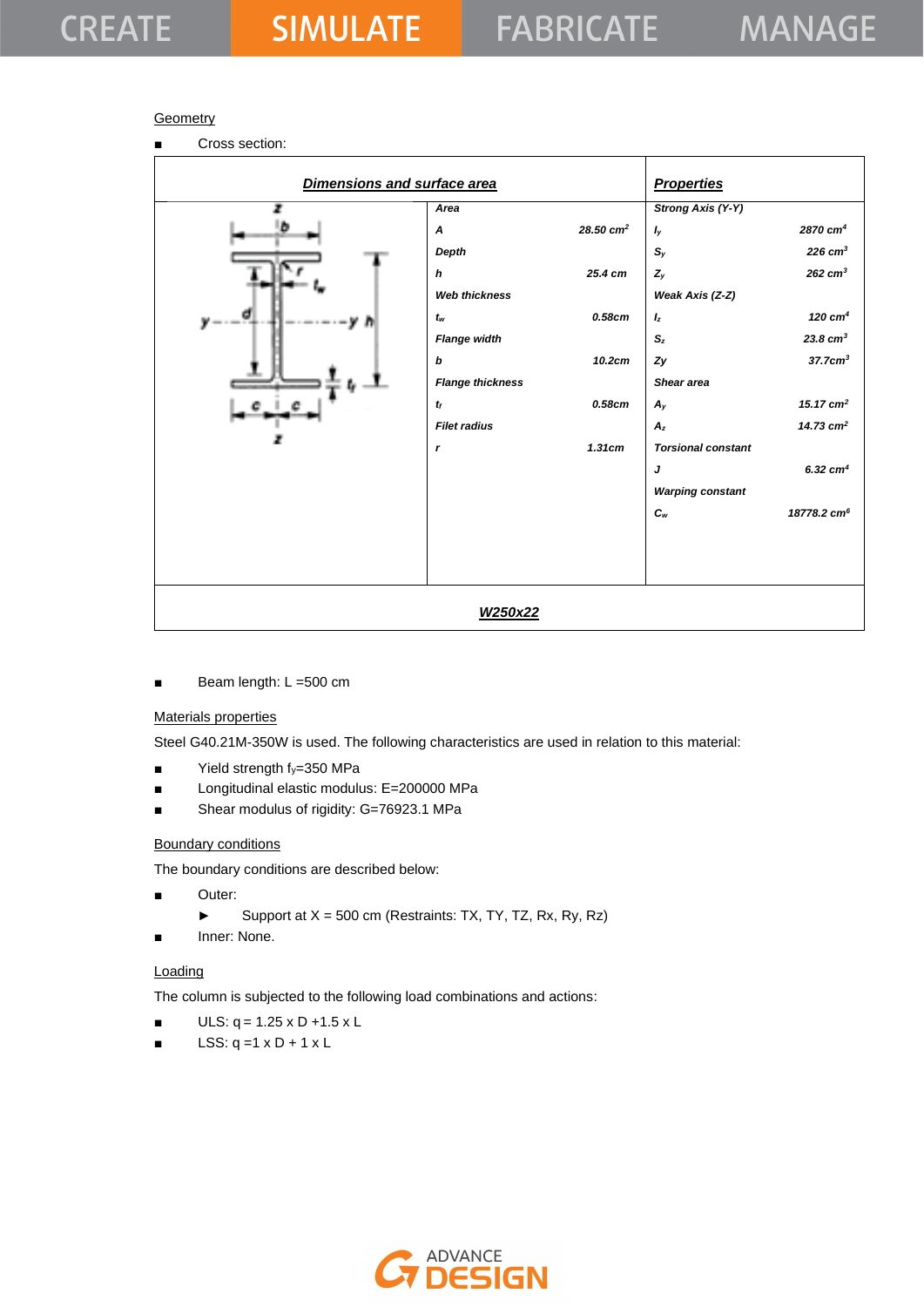## *1.1.2.2 Reference results in calculating*

#### Reference solution

From the NBC 2015, the required tension strength for the design is:

| ULS                                      |  |
|------------------------------------------|--|
| $ Fx  = 1.25 \times 70 + 1.5 \times 200$ |  |
| $ Fx  = 387.5 kN$                        |  |
|                                          |  |
|                                          |  |

The Factored tensile resistance  $T_r$  of a member subjected to axial tension is computed from the clause 13.2:

$$
T_r = \phi \times Ag \times Fy
$$

In order to verify the plasticity of the gross section with the factored load computed at ULS:

**ULS**  $\phi = 0.9$  $T_r = \phi \times Ag \times Fy = 0.9 \times 2850 \times 350$  $= 897.75 kN$  $T_f = Fx = 387.5 kN < T_r = 897.75 kN$  O.K Work ratio:  $T_f$  $\sqrt{T_r} = 43\%$ 

Since the member is under tension forces only the verification of bending resistance and combined forces is unnecessary.

**Finite elements modeling**

- Linear element: S beam,
- 6 nodes,
- 1 linear element.

#### *1.1.2.3 Results comparison*

| <b>Result name</b> | <b>Result description</b>   | Reference value | AD value  | <b>Percent</b><br><b>Difference</b> |
|--------------------|-----------------------------|-----------------|-----------|-------------------------------------|
| Тr                 | Factored tensile resistance | 897.75 kN       | 897.75 kN | $0.00\%$                            |
|                    | Design ratio                | 43.32%          | 43%       | 0.0032%                             |